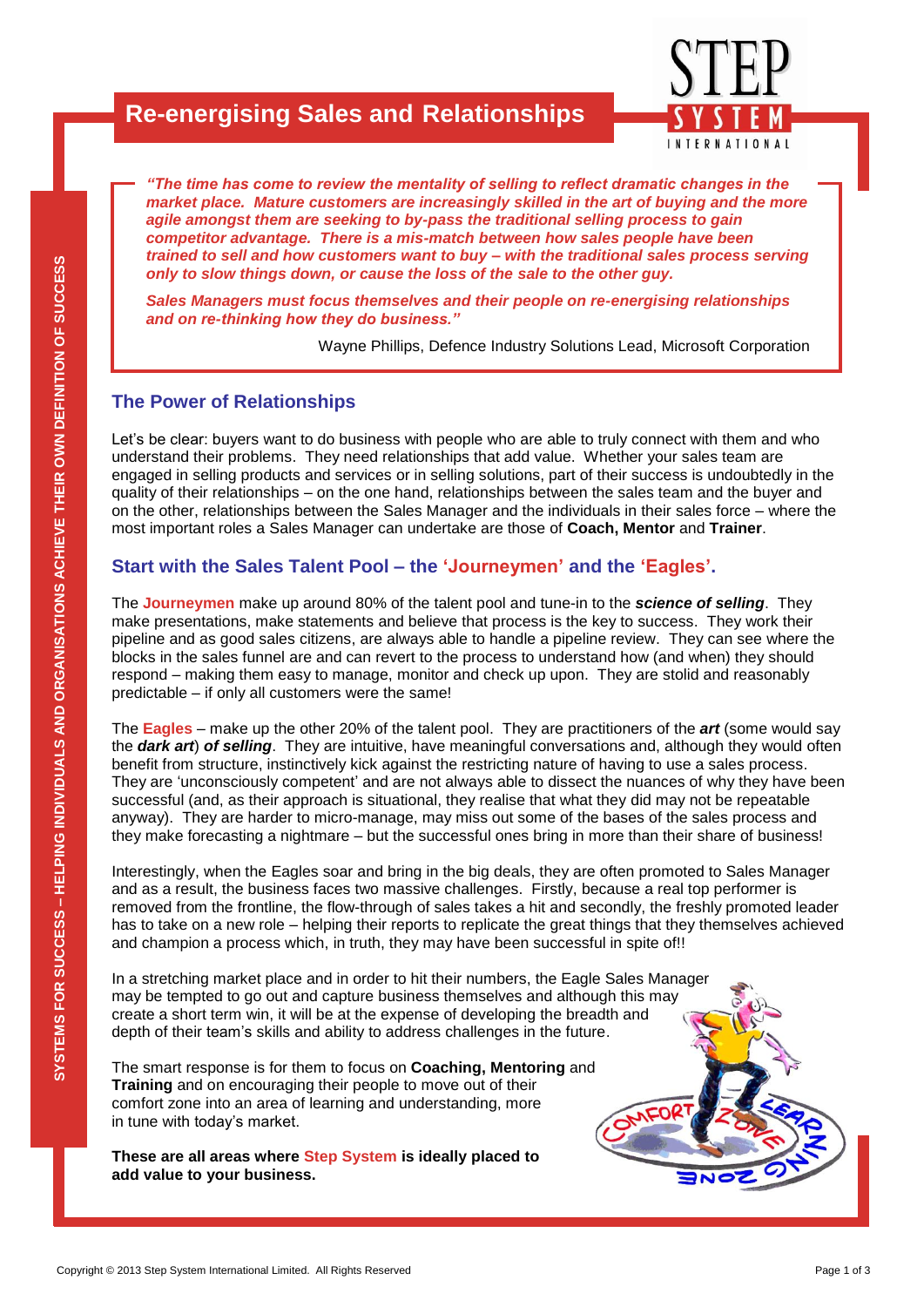

**Imagine a Tennis Coach, who has performed at the highest level, winning tournaments and gaining great recognition for their flair, the power of their serve and volley game and their ability to win. Following the logical course of things, they** 

**eventually leave the hurly burly of competition and become a Tennis Coach. At club level, they work with players who have found their own way of being successful and there would be little point in our Tennis Coach taking the 35 year old 5'4" ladies** 

**tennis captain and trying to turn her into a serve and volley superstar. In other words, there is no point in the Coach trying to grow her into a version of himself. Instead, he needs to use his knowledge, skill and expertise to make her a better version of herself…...** 

### **The Step System Approach to Coaching to reak Performance**

Coaches encourage and, where appropriate, educate and equip people to build on their strengths, tackling areas for improvement or blockage and achieving on-going success. Coaching interventions are likely to be short and quickly followed up upon.

The Coach may be a line manager, or just as likely, a functional expert offering specific support.



Just as 'coaching you to be me' is pointless, so too is the unquestioning reliance on non-directive coaching taught by those Coaches, who have little or no real business experience and who are tempted to stick too rigidly to the mantra of non-directive coaching – always asking questions – never giving answers.

Journeymen and Eagles alike need direction (albeit with a subtly different flavouring from each other); they need help with strategy and tactics and, if they are human, would probably benefit from some focused encouragement too!

All good coaching is performer centric and the coaching approach must be adjusted to suit the requirements of each person being coached on any given day and focused to specific parts of their job. As a result, a truly effective Business Coach will need to draw on retrospective, forward looking and assertive coaching models, such as those provided by **Step System** – enabling them to coach their own team, across the wider business **and** if appropriate, even their customer base.

While the pendulum swing that has so favoured non-directive coaching has helped to suppress the expert, opinionated manager, Theory X Manager is a good thing – many people require something more from their business leaders. Perhaps this is where Mentoring and training have a part to play?

#### **The Step System Approach to Mentoring to Peak Performance**

The Mentor's role is an empowering one, aimed at providing practical and objective guidance concerning issues and blockages identified by the Mentee. As someone with knowledge and practical experience to draw upon, the Mentor is likely to be mentoring somebody with less experience in the area under discussion and not necessarily an immediate line report.

expert, opinionated manager, Theory X Manager is a good thing – many people require something more<br>
from their business leaders. Perhaps this is where Mentoring and training have a part to play?<br>
The Step System Approach t The origin of the term Mentor can be traced back to Homer's **The Odyssey.** Odysseus, leaving for war, chose Mentor to protect and advise his son, Telemachus – a clear 'red thread' to our more modern view of a Mentor as being 'experienced and trusted advisers', who have credibility and are willing to pass on their wisdom to another person.